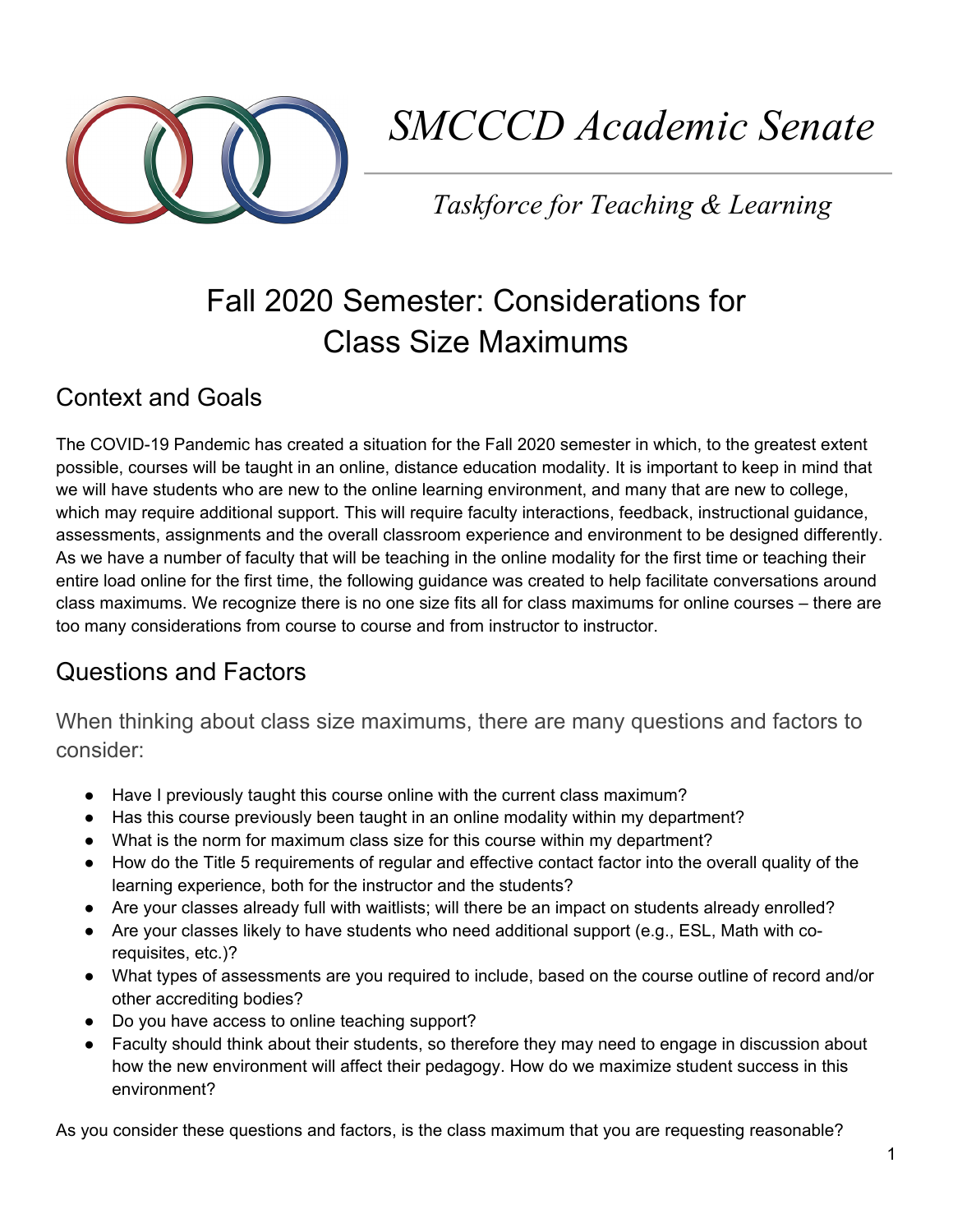# Additional Considerations for Faculty

- Faculty who have never taught online should be prioritized in class maximum reduction conversations.
- If you have never taught online before you should not request to teach a 'supersized' course of 70 or more students.
- There are additional supports that are available to assist faculty:
	- Advanced Teaching Online Methods (ATOM)
	- [CVC-OEI](https://cvc.edu/professional-development/)
	- Additional district and campus online academic support services, including forthcoming Flex Day programming and professional development opportunities
- It is expected that all conversations and decisions will be completed by **July 9th** at the latest, but time is of the essence.

### Additional Considerations for Deans and Administrators

- Deans need to understand the level of preparation and experience that faculty have in online teaching and learning.
- Deans should prioritize faculty who have never taught online in class maximum reduction conversations.
- Deans should not prioritize faculty who teach overload for class maximum reduction conversations. If faculty teaching an overload request class size reductions, the first step will be to reduce the amount of overload.
- Deans should look beyond an individual section to consider the capacity of the Department and/or the Division.
- When considering other courses that are available to students, keep in mind that not all courses are articulated the same at all three colleges (e.g. general education courses, major preparation, student educational plan). Therefore, counselors and librarians should be consulted.
- Deans shall provide a rationale for denying any request for a class size maximum reduction with their decision to the requesting faculty member.

# Process for Engaging in the Discussion

- After reflecting on the class size questions and factors, faculty that will be teaching in the online modality for the first time or teaching their entire load online for the first time should schedule a Zoom meeting or phone conversation with their Dean around class maximums.
- Deans should arrange to meet with faculty requesting this discussion within a reasonable timeframe (i.e., 1 -2 days).
- Deans have the permission and responsibility to engage in **timely** dialogue with their division and department faculty about reasonable adjustments to maximum class sizes identified in Banner.
- Deans may need to take additional information into account, but decisions should also be reached within a reasonable timeframe (i.e., 3 - 4 days).
- Deans and/or Departments are encouraged to reach out to adjunct faculty and work together, with their deans, to discuss class size changes for specific sections.
- It is expected that all conversations and decisions will be completed by **July 9th** at the latest, but time is of the essence.